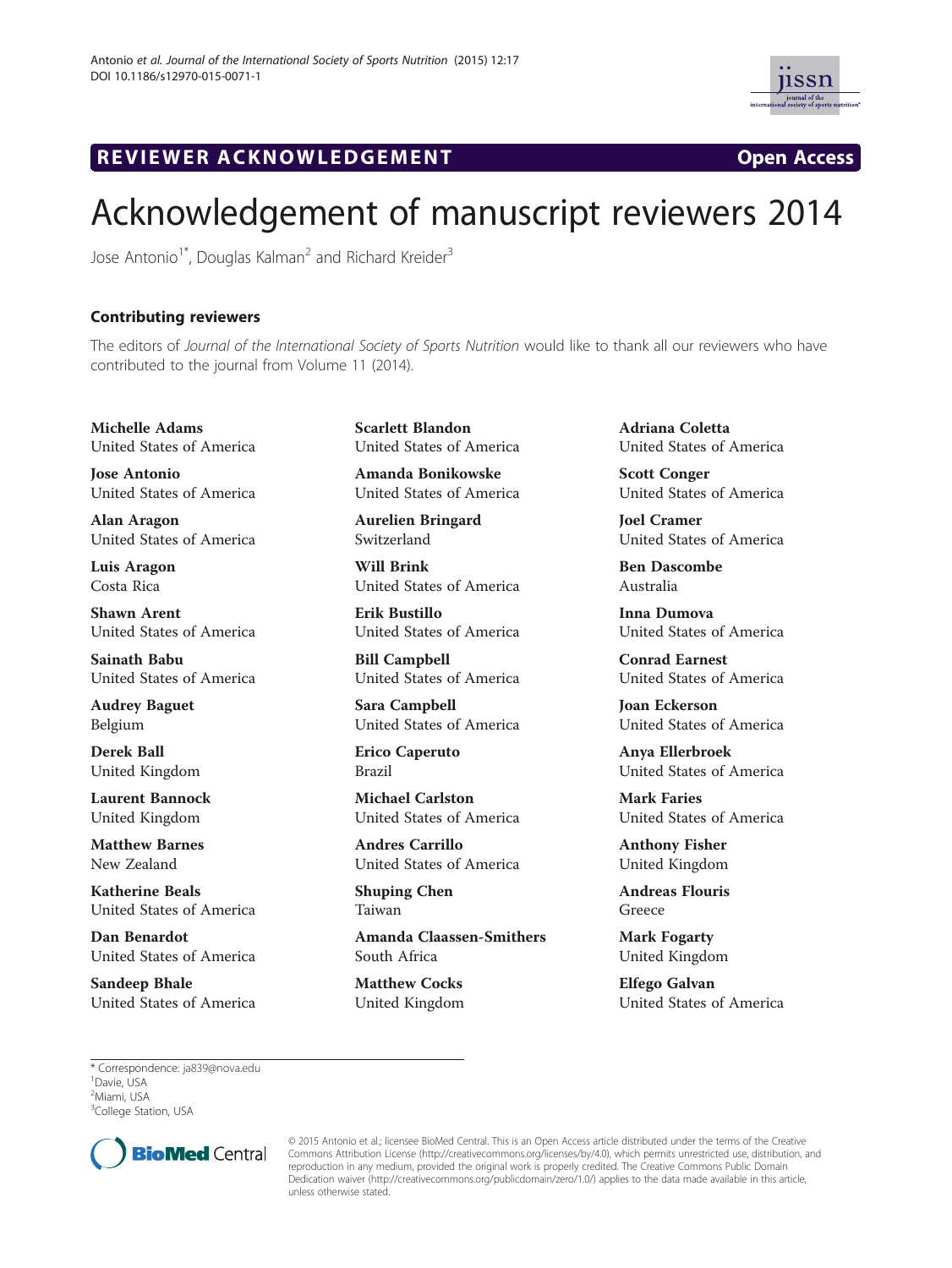Jeffrey Godin United States of America

Joanna Gromadzka-Ostrowska Poland

Bruno Gualano Brazil

Daniel Gwartney United States of America

Michael Hartman United States of America

Phillip Harvey United States of America

Travis Harvey United States of America

Judith Haudum Austria

Jaramillo Londoño Hilda Norha Colombia

Glyn Howatson United Kingdom

Geoffrey Hudson United States of America

Patrick Jacobs United States of America

Ralf Jäger United States of America

Andrew Jagim United States of America

Xanne Janse De Jonge Australia

Douglas Kalman United States of America

Bettina Karsten United Kingdom

Kristina Kendall United States of America

Wesley Kephart United States of America

Chad Kerksick United States of America

Arie Kies Netherlands

Andrea Kirk United States of America Susan Kleiner United States of America

Beat Knechtle Switzerland

Richard Kreider United States of America

Jamie Krzykowski United States of America

Paul La Bounty United States of America

Anna Lepeley United States of America

Kyle Levers United States of America

Vivienne Lewis United States of America

Chris Lockwood United States of America

Hector Lopez United States of America

Lonnie Lowery United States of America

Ryan Lowery United States of America

James Lugo United States of America

Shannan Lynch United States of America

Andrew Mckune South Africa

Ron Mendel United States of America

Antti A Mero Finland

Christopher Mobley United States of America

Jordan Moon United States of America

Taro Murakami Japan

Michael Nelson United States of America

Georg Neumann Germany

Jonathan Oliver United States of America

Cheong Hwa Ooi Malaysia

Michael Ormsbee United States of America

Hidenori Otani Japan

Corey Peacock United States of America

Sunita Potgieter South Africa

Jonato Prestes Brazil

Martin Purpura United States of America

Christoph Raschka Germany

Nicholas Ratamess United States of America

John Rathmacher United States of America

Michael Roberts United States of America

Vanessa Rodrigues Vilela Brazil

F.Nese Sahin Turkey

Steve Schmitz United States of America

Brad Schoenfeld United States of America

Neil Schwarz United States of America

John Seifert United States of America

Piero Sestili Italy

Andrew Shao United States of America

Tobin Silver United States of America

Abbie Smith-Ryan United States of America